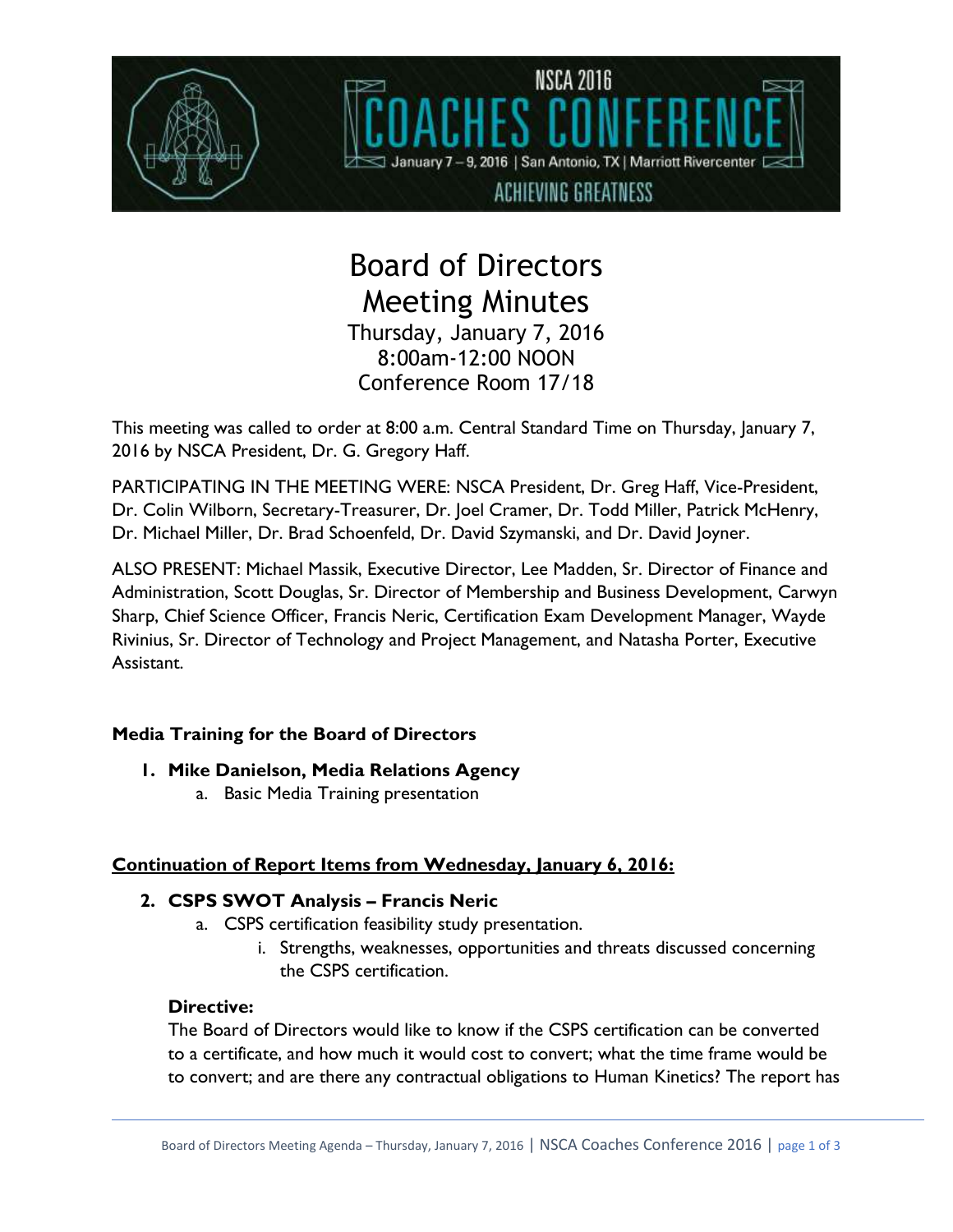

been requested to be an Agenda item at the 2016 July Board Meeting as a follow-up report.

## **Follow-Up Reports:**

**1. Proposed Business Plan for Certificate of Youth Strength Coaches – Dr. Greg Haff and Dr. Carwyn Sharp**

## **Directive:**

The Board of Directors requests to have a Committee formed and a meeting with the Committee and the Board of Directors to be scheduled at the 2016 July National Conference.

- **2. Requirement of Anti-Doping Training Course for Strength Coaches – Dr. Greg Haff and Dr. Carwyn Sharp**
	- a. The feasibility of the NSCA developing an online Anti-Doping Course is dependent on the requirements, goals and strategies for such a course. Once these aspects have been determined, a comprehensive development and maintenance assessment can be completed outlining costs and timeline.

## **Directive:**

The Board of Directors would like Michael Massik to explore the possibilities of a course with the head of USADA. Michael Massik, Executive Director, Dr. Carwyn Sharp, Chief Science Officer and Dr. David Joyner, Public Member, will work together to determine costs and projected timeline for the development and maintenance of an online NSCA Anti-Doping course. A Follow-Up Report will be given at the 2016 July Board Meeting.

## **3. Update – Personal Trainer Recognition Status – Dr. Brad Schoenfeld and Scott Douglas**

a. NSCA Registered Certified Personal Trainer (RCPT) registry encourages high standards of professional practice and responsibility. Registry recognizes the personal trainers expertise is separate and distinct from the medical, dietetic, athletic training, strength and conditioning, and sport coaching fields, NSCA Certified Personal Trainers identified on this registry (RCPT, RCPT, \*D or RCPT, \*E) consult with and refer clients to these professionals when appropriate.

## **Directive:**

The Board of Directors would like to proceed with the development of the RCPT program and advise NSCA Headquarters to complete the following:

a. Continuing education and marketing plan are necessary